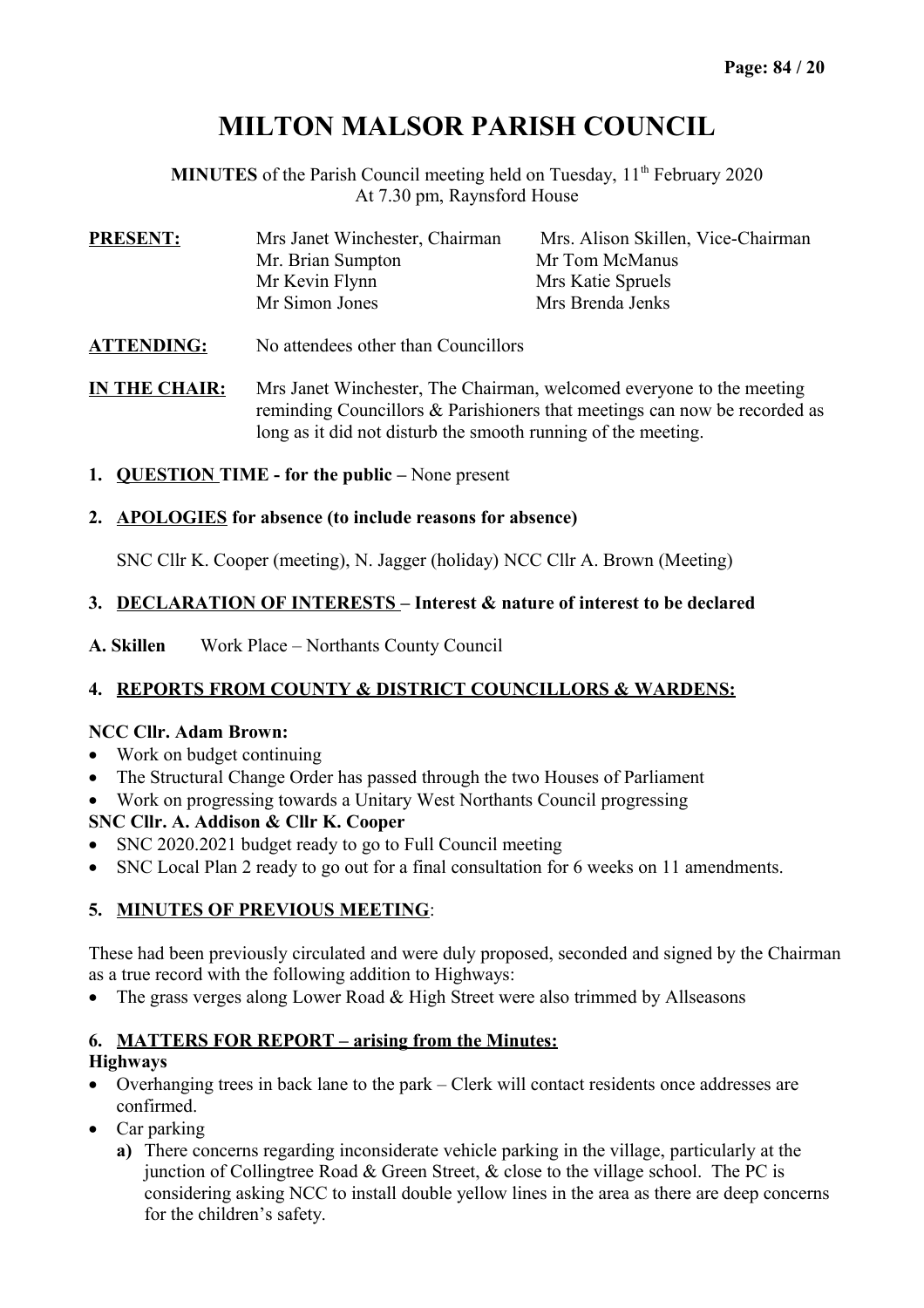- **b)** Query if parents are aware that they can park cars in the village hall car park when dropping off & collecting their children.
- **c)** Letter to be sent to the Head Teacher asking for a letter to be sent to parents asking them not to block resident's driveways and to park away from the school building on safety grounds
- Ivy overhanging Manor House wall in Rectory Lane. Mr J. Wills to be contacted.
- Car accident in Rectory Lane Clerk to contact insurers for an update.

# **Lighting**

- Check on reported out of order lamps PL 33, 34, 39
- All yellow lights to be checked for replacement with LED lanterns

# **Village Maintenance / Environment Issues**

- Playground Inspection
	- a) Seesaw replacement Clerk has sent for an up to date Wicksteed brochure
	- b) Zip wire attention needed to the 'sleeve'
	- c) Allseasons to be asked to repair the tunnel  $\&$  goalpost replacements wooden posts have split. Suggested new post in steel or plastic.
	- d) Rabbits in the park Clerk to contact Heyford Moles again.

# **Village Litter Pick date**

- Contact with Mike Ladd / Scouts update from T. McManus
- Tom McManus to contact Mike Ladd the Scout Leader litter pick to take place in better weather & when the nights are lighter. TM to ask M. Ladd for a suggested date for the litter pick

# **Local Elections - 7th May 2020**

- Parish Council Elections
	- a) Nomination papers should be with the Clerk by March
	- b) Notice of the elections will be on  $31<sup>st</sup>$  March
	- c) Applications should be returned to SNC between 1st April & **no later than 4.00 pm on the 8 th April.**
	- d) Please remember the SNC offices are closed on Saturday  $4<sup>th</sup>$  April & Sunday  $5<sup>th</sup>$  April.
	- e) Future dates to note:

Annual Parish Meeting – Tuesday, 14<sup>th</sup> April 2020 immediately followed by the April PC meeting

**Annual General Meeting of the Parish Council –** Date to be agreed due to the local elections on the  $7<sup>th</sup>$  May, therefore unable to meet on  $12<sup>th</sup>$  May. It was unanimously agreed to hold the **AGM on the 20th May, 7.30 pm at Raynsford House.**

# **d) CORRESPONDENCE – Received & Sent**

# **Received from**

- 1. Police 'phone call received requesting consent to the installation of an Automatic Number Plate Recognition camera on Towcester Road. No objections.
- 2. Allseasons Request to spray Church wall as weeds are now showing
- 3. Mr Baker does not agree with the decision of PC not to implement a one way system through the village, & will be asking for support from the local MP.

#### **Sent to**

- **1.** M .Fletcher Request for Lower Rd. bushes & shrubs to be cleared. Cost £130.00 agreed. **Reply received –** will undertake work in February 2020.
- **2.** Allseasons request to fill gaps in village park hedge. Work now completed
- **3.** Heyford Moles Request to help with rabbit problems in the village park. **Reply received:**  will make a site visit.
- **4.** NCC 'Fix My Street' request to clear the drains throughout the village **Reply received:**  Task will be undertaken during the next cycle
- **5.** Colin Neal request to put finance information onto the website
- **6.** Police Request to have the damaged vehicle in the hedge on Towcester Road, removed. Police website difficult to access & forms poorly worded. Clerk left a message asking for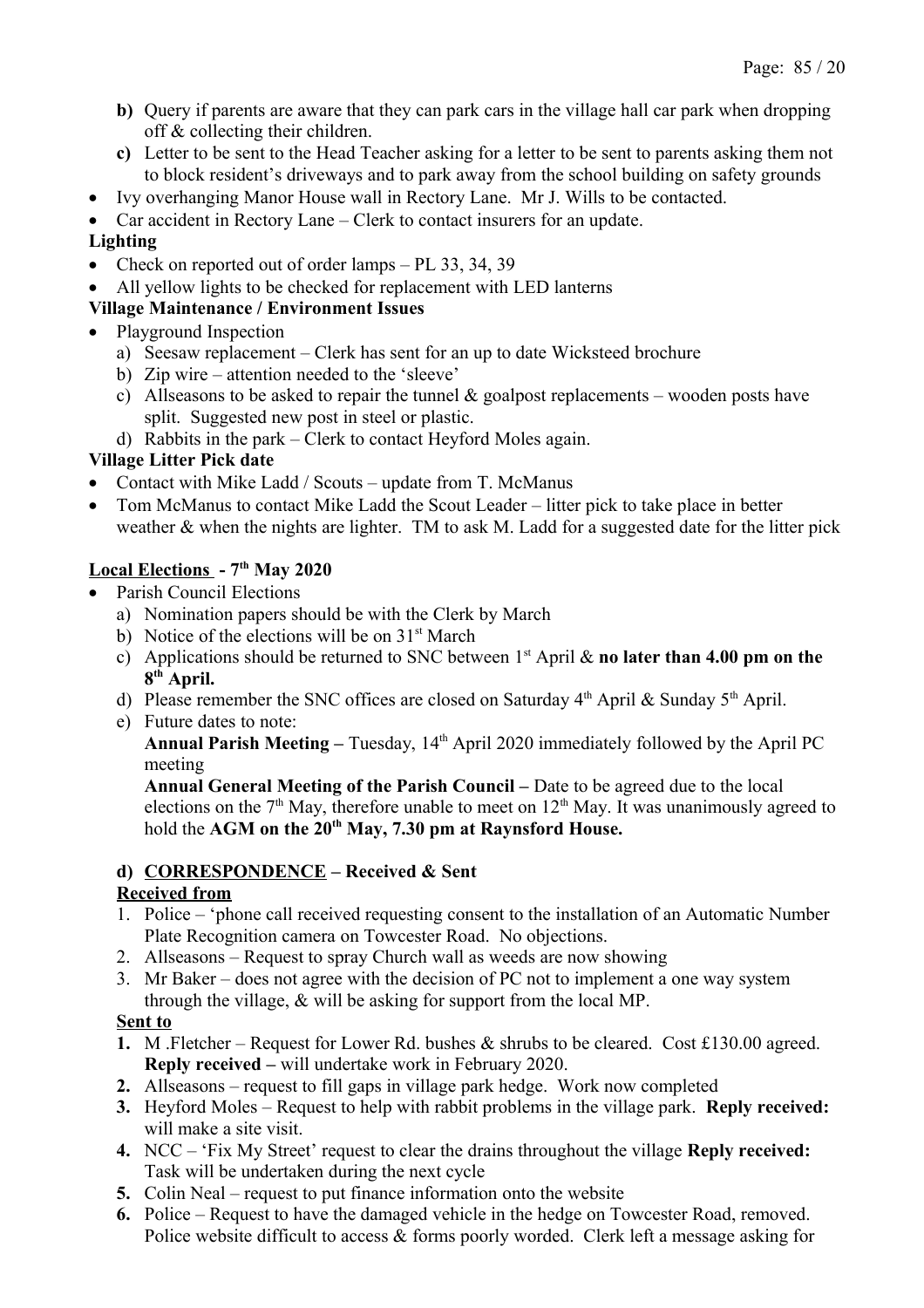- **7.** Forms to be updated. **Phone call received from the Police:** Forms are national & try to cover all eventualities. Clerk has asked for different forms to cover different needs. **To Note:** the damaged vehicle has now been removed.
- **8.** GLK Academies Two attempts have been made to send an invoice to the Academy for the cost of reinstating the damaged goal mouth. Both attempts have failed to reach their destination. Clerk has now sent a message to GLK asking for a postal address. Information received from a PC Cllr. Clerk to write to Mr Kelly at his home address.
- **9.** Wicksteed request for a new brochure with prices of equipment
- **10.** Allseasons Request to look at necessary repairs to the tunnel in the village park will contact again
- **11.** Marcus Young Request for the litter bins in the village park to be emptied done
- **12.** NCC Fix My Street request to clear drain outside Holly House done
- **13.** H. Howard NCC Highways query regarding double yellow lines for Green Street corner & by school. **Reply:** List of information received.

| <b>FINANCE;</b><br>e)           |                                                    |            |                  |            |
|---------------------------------|----------------------------------------------------|------------|------------------|------------|
| <b>Bank Balances</b>            | Current $A/C$                                      |            | £200.00          |            |
|                                 | Savings A/C                                        | £34,069.23 |                  | £34,269.23 |
| Funds held in the savings $a/c$ | a) Park Account                                    | £17,712.06 |                  |            |
|                                 | b) Rail Freight Account                            | £4,885.00  |                  |            |
|                                 | c) Reserve Fund                                    |            | £8,000.00        |            |
|                                 | d) Future Parish Council Elections £1500.00        |            |                  | £32,097.06 |
| Monies Received                 | * Bank Interest<br>* NCC grass mowing contribution |            | £5.82<br>£586.04 |            |

#### **To Note:**

- Precept request for £26,500.00 sent to SNC has been acknowledged
- Missing bank statement Clerk has written to NatWest for a replacement.
- Invoices  $&$  cheques checked  $&$  agreed by two PC signatories.

#### **Accounts to be paid**

It was proposed, seconded & resolved to pay the following invoices:

| Cheque<br>No. | Payee                      | <b>Information</b>   | Amount | <b>VAT</b> | <b>Total</b> |
|---------------|----------------------------|----------------------|--------|------------|--------------|
| 2286          | Stryker UK Ltd $(26/1/20)$ | Defibrillator pads   | 81.00  | 16.20      | 97.20        |
| 2287          | E.ON                       | New photocell        | 23.47  | 4.69       | 28.16        |
| 2288          | E.ON                       | Lighting supply      | 208.07 | 10.40      | 218.47       |
| 2289          | Allseasons                 | Replanting the hedge | 405.28 | 81.04      | 486.32       |
| 2290          | A. Addison (Clerk)         | Salary & Expenses    | 264.22 | 38.07      | 302.29       |
| 2291          | <b>HMRC</b>                | Clerk's PAYE         | 66.20  |            | 66.20        |
|               | <b>Total Spend</b>         |                      |        |            | 1198.64      |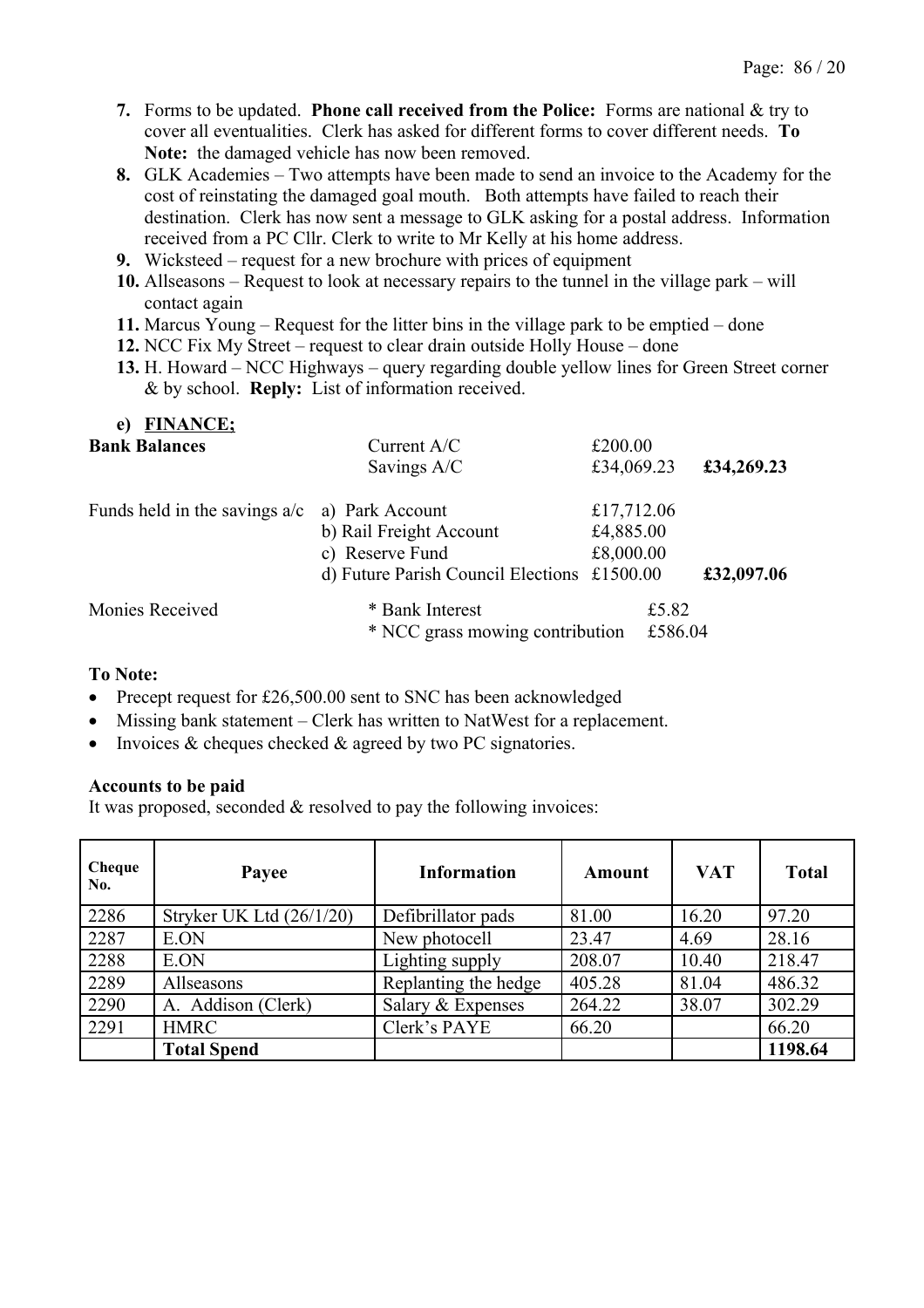# **f) PLANNING**

| <b>Application</b> | Location                | Proposal                                                                                                                 | <b>Comments</b>                                                                                                                                                                                                                                                                                                                                                                                                       |
|--------------------|-------------------------|--------------------------------------------------------------------------------------------------------------------------|-----------------------------------------------------------------------------------------------------------------------------------------------------------------------------------------------------------------------------------------------------------------------------------------------------------------------------------------------------------------------------------------------------------------------|
| S/2020/0023/FUL    | Spring Farm, Lower Road | Construct new<br>agricultural track &<br>access for retention<br>of section of hard<br>standing. Ref:<br>S/2019/1029/FUL | PC Comments:<br>No objections in<br>principal but have<br>deep concerns.<br>Request for the<br>following condition to<br>be placed on the<br>application<br>Access & hard<br>standing to be used<br>ONLY for their own<br>agricultural machinery<br>Request for additional<br>time to respond to the<br>application - Granted<br>Request for Parish<br>Councillor to meet<br>with planning case<br>officer – granted. |
| S/20192482/FUL     | 27 Stockwell Road       | <b>Chalet Bungalow</b><br>with parking,<br>dropped kerb &<br>additional parking                                          | PC comments:<br>In principal no<br>objections<br>Concerns regarding<br>over development<br>Concerns regarding<br>$\bullet$<br>the sewage / water<br>services                                                                                                                                                                                                                                                          |

# **Roxhill J15 SRFT**

- Email received from the Chairman of Collingtree PC enquiring if MMPC had received £1,000.00 from Roxhill. Clerk has responded – no monies have been received.
- D. Winterbottom, SNC, has been contacted for an update on Roxhill matters. **Reply received:**
	- a) No further news has been received by SNC
	- b) Financial provision by Roxhill the first instalment of any financial contribution only becomes due on the implementation of the development with the balance payable on the occupation of the first building.
- The 'Stop Roxhill' group to be disbanded. Any remaining funds to be transferred to 'Stop Rail Central' group.
- Andrea Leadsom MP has been asked to make enquiries regarding the latest capacity report on the West coast main line
- It was noted that there has been a group of people undertaking an archaeological survey in fields behind Stockwell